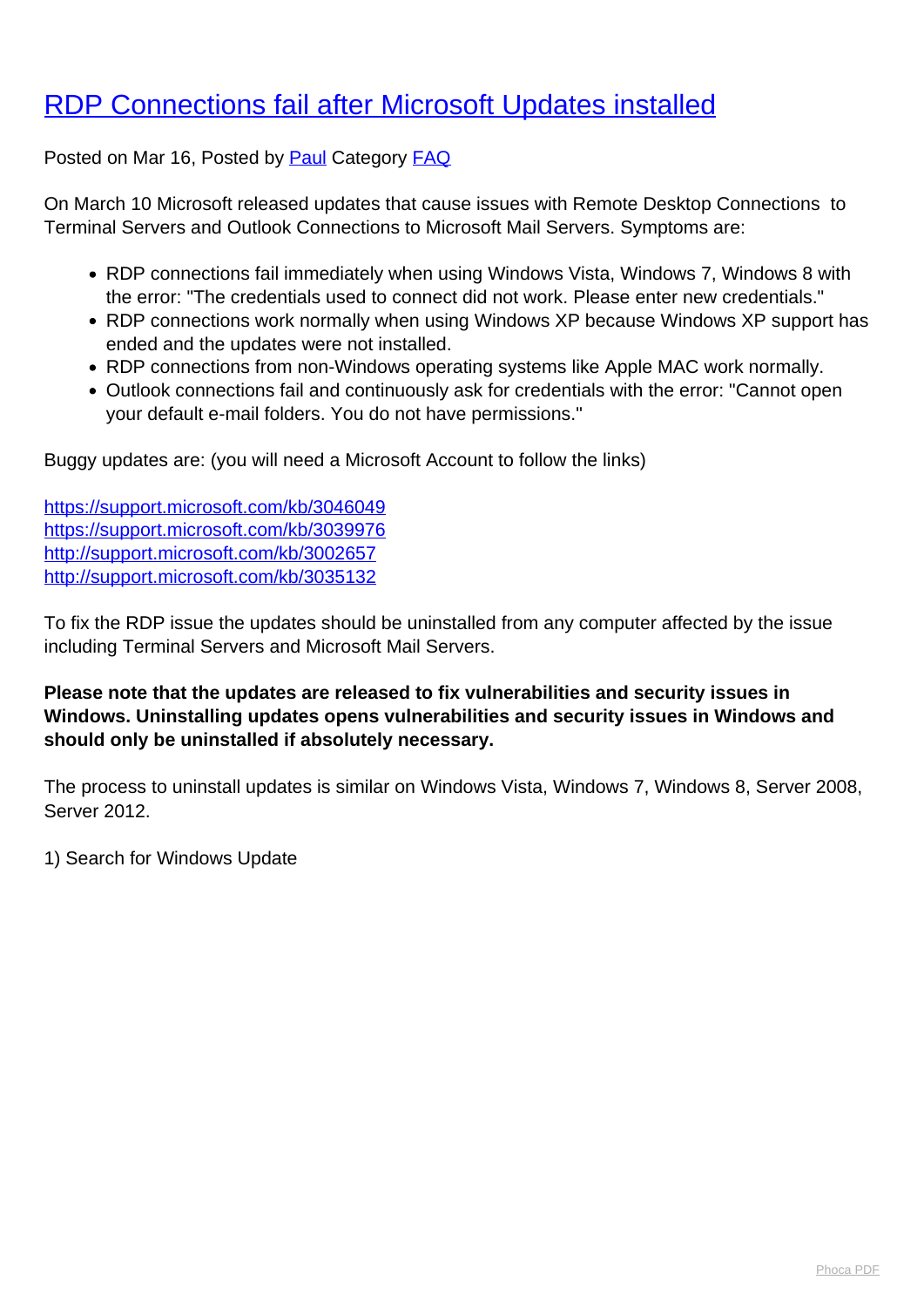

2) Click View Update History



3) Click on Installed Updates.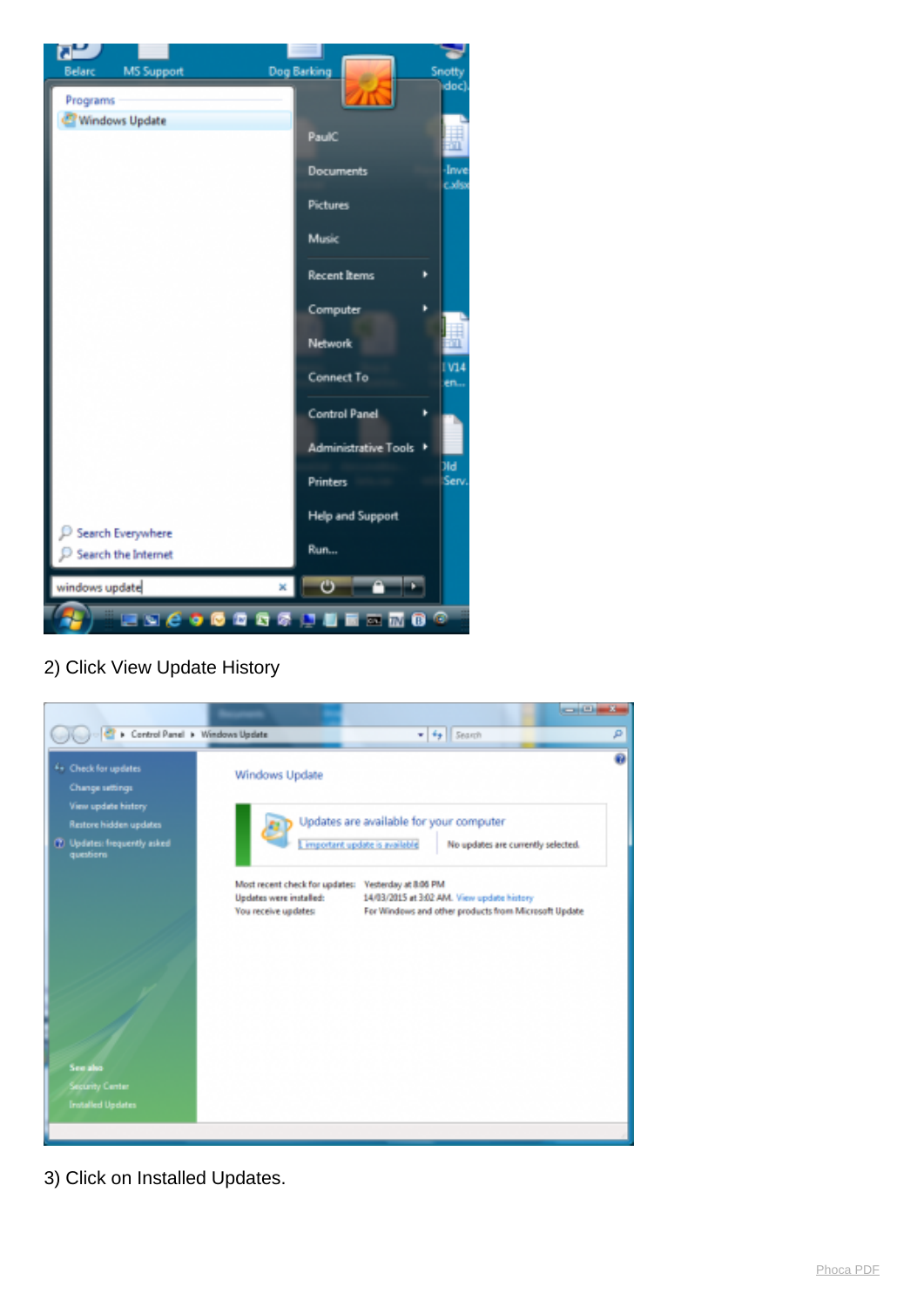|                                                                                                                      |                               |                   | الاستقلاب             |    |
|----------------------------------------------------------------------------------------------------------------------|-------------------------------|-------------------|-----------------------|----|
| Control Panel > Windows Update > View update history                                                                 | $\mathbf{v}$ , $\mathbf{v}$ , | Search            |                       | مر |
|                                                                                                                      |                               |                   |                       |    |
| Review your update history                                                                                           |                               |                   |                       |    |
|                                                                                                                      |                               |                   |                       |    |
| Check the Status column to ensure all important updates were successful. To remove an update, see Installed Updates. |                               |                   |                       |    |
| Troubleshoot problems with installing updates                                                                        |                               |                   |                       |    |
| Name                                                                                                                 | <b>Status</b>                 | <b>Impertance</b> | <b>Date Installed</b> |    |
| Security Update for Windows Vista (KB3035132)                                                                        | Successful                    | Important         | 14/03/2015            |    |
| Security Update for Windows Vista (KB3046049)                                                                        | Successful                    | Important         | 14/03/2015            |    |
| Security Update for Windows Vista (KB3035126)                                                                        | Successful                    | Important         | 12/03/2015            |    |
| Security Update for Microsoft Office Compatibility Pack Service Pack 3 (XB2956107)                                   | Successful                    | Important         | 12/03/2015            |    |
| Security Update for Windows Vista (KB3035132)                                                                        | Successful                    | Important         | 12/03/2015            |    |
| Update for Microsoft Office Outlook 2007 Junk Email Filter (KB2956104)                                               | Successful                    | Important         | 12/03/2015            |    |
| Security Update for Microsoft Office Excel 2007 (XB2956383)                                                          | Successful                    | Important         | 12/03/2015            |    |
| Security Update for Windows Vista (KE3034344)                                                                        | Successful                    | Important         | 12/03/2015            |    |
| Windows Malicipus Software Removal Tool - March 2015 (KB890830)                                                      | Successful                    | Important         | 12/03/2015            |    |
| Security Update for Microsoft Office Compatibility Pack Service Pack 3 (XII2956106)                                  | Succeotful                    | Important         | 12/03/2015            |    |
| Security Update for Windows Vista (KE3032323)                                                                        | Succeotful                    | Important         | 12/03/2015            |    |
| Security Update for Microsoft Office PowerPoint 2007 (KB2899580)                                                     | Succeotful                    | Important         | 12/03/2015            |    |
| Security Update for Windows Vista (KB3035131)                                                                        | Successful                    | Important         | 12/03/2015            |    |
| Security Update for Windows Vista (KB3033889)                                                                        | Successful                    | Important         | 12/03/2015            |    |
| Security Update for Windows Vista (XB3046049)                                                                        | Successful                    | Important         | 12/03/2015            |    |
| Update for Windows Vista (KB3008627)                                                                                 | Successful                    | Recommended       | 12/03/2015            |    |
| Security Update for Windows Vista (XB3039066)                                                                        | Successful                    | Important         | 12/03/2015            |    |
| <b>BLANK</b><br><b>181 LANNE SERVICES AN</b>                                                                         |                               |                   | <b>ERIMA PMAR</b>     |    |
|                                                                                                                      |                               |                   | OK                    |    |
|                                                                                                                      |                               |                   |                       |    |
|                                                                                                                      |                               |                   |                       |    |

## 4) All installed updates are shown.

|                                                                                                              | C in Control Parel in Programs and Features in Socialized Updates                                                                                                                                                                                                                                                                                                                                                                                                                                                                                                                                                                                                                                                                                                                                                                                                                                                                                                                                                       |                                                                                                                                                                                                                                                                                                                                                                                                        | $\bullet$ <b>X</b> Street                                                                                                                                                                                                                                                                                                                             |                                                                                                                                                                                                                                        |  |
|--------------------------------------------------------------------------------------------------------------|-------------------------------------------------------------------------------------------------------------------------------------------------------------------------------------------------------------------------------------------------------------------------------------------------------------------------------------------------------------------------------------------------------------------------------------------------------------------------------------------------------------------------------------------------------------------------------------------------------------------------------------------------------------------------------------------------------------------------------------------------------------------------------------------------------------------------------------------------------------------------------------------------------------------------------------------------------------------------------------------------------------------------|--------------------------------------------------------------------------------------------------------------------------------------------------------------------------------------------------------------------------------------------------------------------------------------------------------------------------------------------------------------------------------------------------------|-------------------------------------------------------------------------------------------------------------------------------------------------------------------------------------------------------------------------------------------------------------------------------------------------------------------------------------------------------|----------------------------------------------------------------------------------------------------------------------------------------------------------------------------------------------------------------------------------------|--|
| Tarks<br>Uninotell a program<br>Det new programs online at<br>Windows Marketplace<br>ties purchased software | Uninstall an update<br>To uninstall an apdate, select it from the lot and then click "Uninstall" or "Change".<br>Deparise - III Yerus -                                                                                                                                                                                                                                                                                                                                                                                                                                                                                                                                                                                                                                                                                                                                                                                                                                                                                 |                                                                                                                                                                                                                                                                                                                                                                                                        |                                                                                                                                                                                                                                                                                                                                                       |                                                                                                                                                                                                                                        |  |
| (digital locker)                                                                                             | <b>Name</b>                                                                                                                                                                                                                                                                                                                                                                                                                                                                                                                                                                                                                                                                                                                                                                                                                                                                                                                                                                                                             | Program                                                                                                                                                                                                                                                                                                                                                                                                | Publicher                                                                                                                                                                                                                                                                                                                                             | <b>Jedailed On</b>                                                                                                                                                                                                                     |  |
| <b>G</b> Turn Windows features on or<br>پي<br><b>Since about</b><br>Windows Update                           | RT Update for Microsoft Office 2007 (KB2500958)<br>R. Update for Microsoft Office 2007 (KS2308958)<br>E Update for Microsoft Office 2007 (KSZ308058)<br><sup>8</sup> Adobe Reader 1 (10.1.11)<br>Rill-Katfie for Microsoft .NET Framework 2.5 SP1 (KBIS2505)<br>Richteffe for Microsoft. AET Framework 3.5 SF1 (KBRSMA)<br>R-1033467173<br>A Monroek Office 2007 Service Pack I (SPI)<br>P. Morecoft Office SharePoint Designer 2007 Service Pack 2 (SP3)<br>REMoresoft Office Valo 2007 Service Pack 3 (SP3)<br>R: Moresoft Sharlight 3.1.5120.0<br>El Terrarity Update for Microsoft. AET Framework 5.5 SFL (KE360411).<br><sup>8</sup> Tierarity Update for Microsoft. All Titanework 2.5 SP1 (KEITIGES)<br>Rifferarity Update for Microsoft. NET Framework 3.5 SP1 (KE2840628)<br>R: Security Update for Microsoft. AET Framework 3.5 SP1 (KE3851697)<br>El Security Update for Microsoft JATT Framework 4.5.1 (XE2894EMv2)<br>El'Escurity Update for Monrooft Jdi T Framework LS.1 (032000000)<br>131 iberes<br>P. | Microsoft Office Vir.<br>Microsoft Office En<br>Microsoft Office St<br>Adoles Reader X (18<br>Microsoft J6T Fox<br>Microsoft JATT Fra<br>Microsoft Visual Ca.,<br>Microsoft Office In<br>Microsoft Office Sh<br>Microsoft Office Vir<br><b>Microsoft Silverlight</b><br>Microsoft JET Fee<br>Microsoft JdiT Fex<br>Microsoft JATT Fra<br>Microsoft JVET Fra<br>Microsoft JET Fra<br>Microsoft 30(T Fee | Moreott<br>Microsoft<br>Moresoft<br>Adobe Systems Incorporated<br>Microcoft Corporation<br>Microsoft Corporation<br>Microsoft Corporation<br>Morealt<br>Morecoft<br>Microsoft<br>Microsoft Corporation<br>Monselt Coperation<br>Microcoft Corporation<br>Microsoft Corporation<br>Microsoft Corporation<br>Monach Cognration<br>Microsoft Corporation | 12/03/2085<br>12/03/2015<br>1209/283<br>12/12/2004<br>2/04/2008<br>10/10/2013<br>14/07/2014<br>12/08/2015<br>12/03/2085<br>12/03/2015<br>15/12/2014<br>10/10/2001<br>10/10/2083<br>10/10/2013<br>10/10/2013<br>12/09/2004<br>1/09/2014 |  |

5) Enter the KB article you want to find in the search window in the format KB3046049